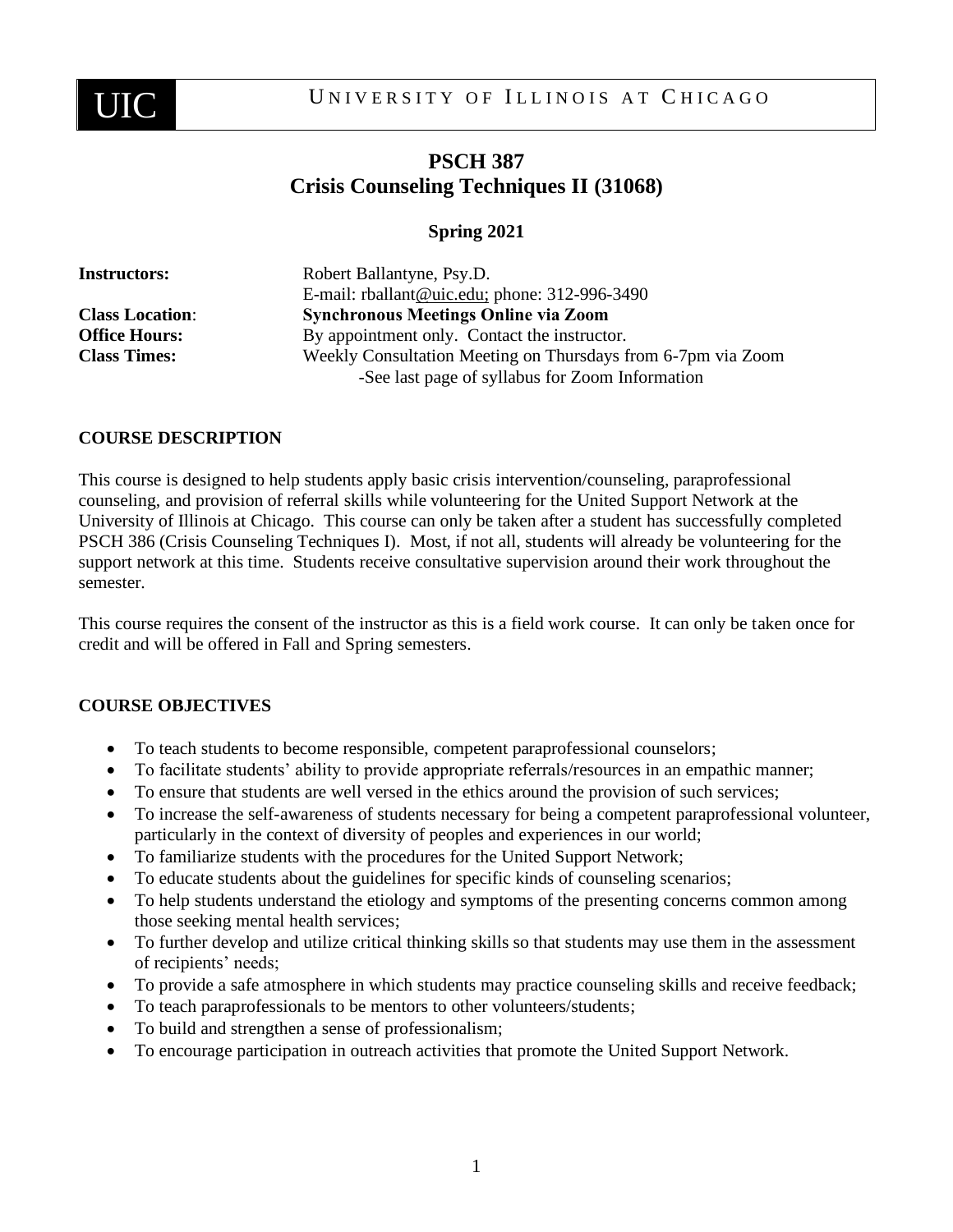# **VOLUNTEER PARTICIPATION**

#### *Volunteering for the United Support Network*

Volunteer shifts will occur within the United Support Network at UIC. The instructor will continue to assess student's progress and skill levels throughout the class and will continue to make further decisions regarding volunteer's suitability to working as a paraprofessional.

#### *Weekly Support Group Shifts*

Sometime early in the semester, each student will be required to **co-lead one support group** (our hour per week) with another student who has previously taken PSCH 386. Students will be responsible for communicating with their group members, orienting them to the support group, conducting individualized crisis assessments with students as warranted, communicating with the counseling center in crisis situations, and providing referrals/resources to students as needed. Students will be required to attend ALL weekly support groups and may jeopardize their credit for PSCH 387 if they fail to attend their shifts. Students who need to miss a group for any reason MUST contact Dr. Ballantyne and their co-leader ASAP. **Students must also complete a weekly survey each week AFTER they attend their group, which will be discussed further at the start of the semester.**

#### *Weekly Consultation Meetings*

Once students begin running groups, they will attend **a weekly consultation meeting** with supervisors and other group leaders to consult around dynamics and issues occurring within their groups. Students will also receive additional training during this meeting as warranted to increase their skill sets. Failure to attend this meeting consistently will result in not receiving credit for PSCH 387. These meetings will last for one hour a week. **Students who miss more than 2 meetings in a semester may forfeit their credit in the course**.

#### *Outreach Responsibilities*

- 1) Students will be responsible for planning and hosting **one kick-back Friday event** throughout the course of the semester. These events helps to destigmatize mental health, build community at UIC, and increase mental health awareness. Students will sign-up for their kickback event at the beginning of the semester. They will be required to submit their idea for their event to Iza Difiglio, USN Outreach Coordinator, **at least 3 weeks in advance of the event date** so that there is enough time to advertise the event, purchase materials, and reserve rooms if needed on campus.
- 2) Students will also be responsible to attend **at least 2 kick-back Friday events** other than the one they host. Students are free to choose whichever kickback Friday events work best for them.

#### *Weekly Journal Reflections:*

Students in PSCH 387 are required to write weekly 1-2 page double-spaced journal entries (in one continuous Microsoft Word document) after each session of their support group. Further instructions regarding content of journal entries will be provided to students prior to start of support groups.

#### *Final Reflection Paper:*

Students in PSCH 387 will be completing a **2 to 3-page (double spaced) reflection paper** of their learning experiences via the United Support Network. This reflection paper should address at least 2 areas from the course objectives (see the page 1 of the syllabus) as well as their overall experience, skill development, and growth throughout the semester.

# *Professionalism:*

Students enrolled in PSCH 387 are expected to present strong professionalism. This includes commitment to their shifts and other expectations as a paraprofessional volunteer. If/when a student is not able to come in to their assigned shift, the student is expected to communicate with their colleagues 24 hours in advance. **In a similar manner, if/when a student encounters difficulty completing PSCH 387 requirements (e.g.,**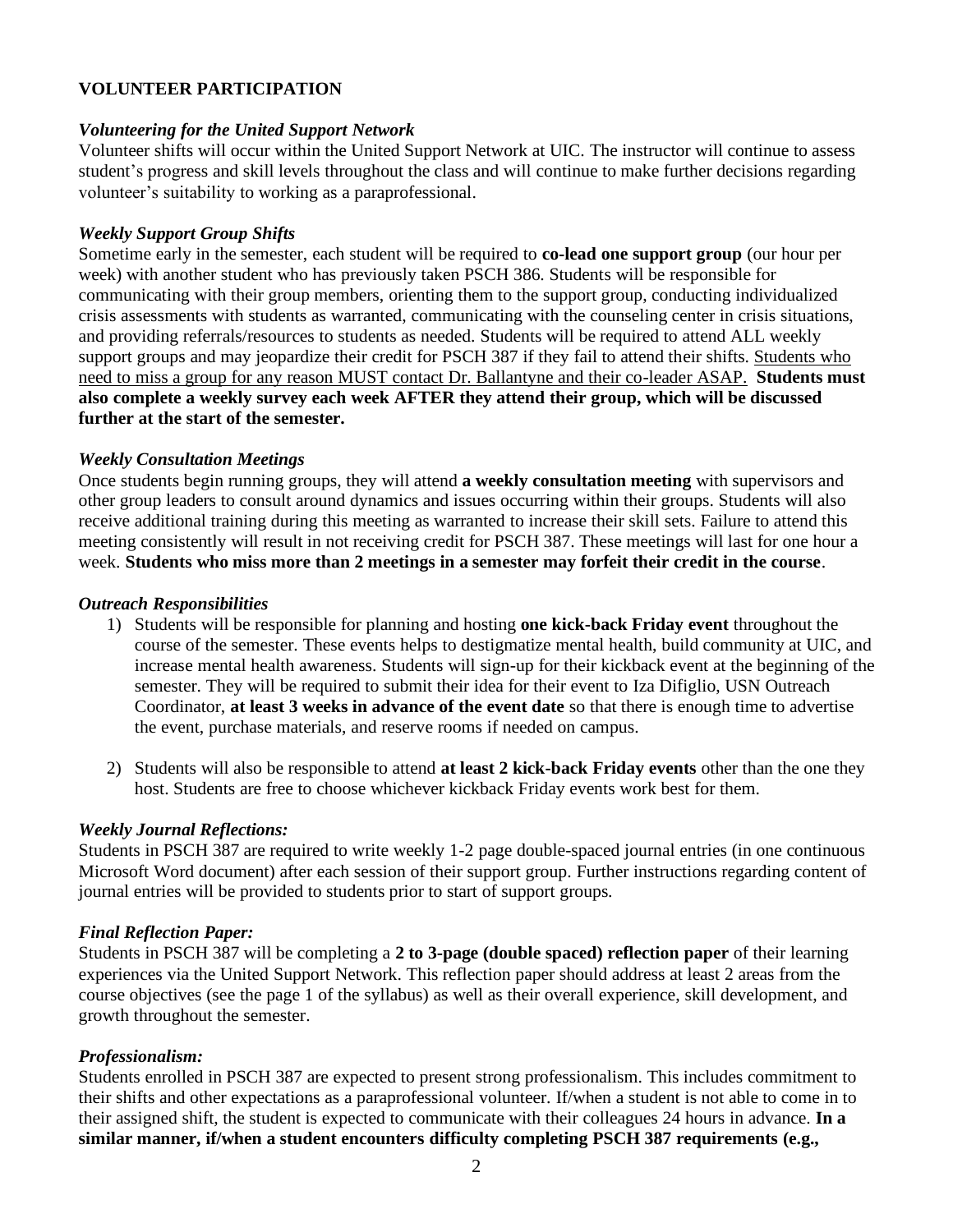**planning kickbacks or attending meetings/groups), the student is expected to take an active role in proactively initiating conversation with the course instructor.** The student must keep track of their progress and not wait to have this conversation until the end of the semester. Thus, students are strongly encouraged to communicate their mid semester progress to the course instructor.

# **GRADING**

This course uses a "Satisfactory/Unsatisfactory" grade mode. In order to receive a "Satisfactory," students must perform at a satisfactory level, based on assessments of supervisors.

**In addition, students must complete the following items to receive a Satisfactory status:** 

- **Regular Attendance at their Support Group and Supervision Meetings**
- **Completion of Survey each week after they attend their Group**
- **Successfully lead one Kickback Event**
- **Attend 2 other Kickback Events in a support role**
- **Reflection Paper**
- **Journal Entries**

**Students are required to submit their Reflection Paper and Journal Entries to the course instructor by the last day of finals week. Please submit these items to me by** *Friday, May 7 (at noon)***.** 

| <b>DATE</b>  | <b>LOCATION</b> | <b>TASK</b>                                                            |
|--------------|-----------------|------------------------------------------------------------------------|
| Mon 01/11/21 |                 | <b>Semester Begins</b>                                                 |
| Th 01/14/21  | Zoom            | Meeting with Dr. Ballantyne to discuss PSCH 387 expectations           |
| $6-7$ pm     |                 |                                                                        |
| Th 01/21/21  | Zoom            | <b>Weekly Group Consultation Meetings Begin</b>                        |
| $6-7$ pm     |                 |                                                                        |
| Week of      | Zoom            | <b>First Week of Support Groups!</b>                                   |
| 01/25/21     |                 |                                                                        |
| Thu 01/28/21 |                 | Feb Kickback Event Planners to submit ideas to Iza via email by noon   |
| Fri 01/29/21 | <b>TBD</b>      | <b>January Kickback Friday Event: Iza</b>                              |
| $5-7$ pm     |                 |                                                                        |
| Fri 02/19/21 | <b>TBD</b>      | <b>February Kickback Friday Event: Vivien and Jasmin</b>               |
| $5-7$ pm     |                 |                                                                        |
| Thu 02/25/21 |                 | March Kickback Event Planners to submit ideas to Iza via email by noon |
| Mon 03/01/21 |                 | Semester Mid-point. Time to gauge your progress! Please let Dr.        |
|              |                 | Ballantyne know if you are having difficulty completing any aspect of  |
|              |                 | the course                                                             |
| Fri 03/19/21 | <b>TBD</b>      | <b>March Kickback Friday Event: Nikita and Brenda</b>                  |
| $5-7$ pm     |                 |                                                                        |
| Thu 04/01/21 |                 | April Kickback Event Planners to submit ideas to Iza via email by noon |
| Fri 04/23/21 | <b>TBD</b>      | <b>April Kickback Friday Event: Mia and Claire</b>                     |
| $5-7$ pm     |                 |                                                                        |
| Week of      |                 | <b>Last Week of Groups for the Semester</b>                            |
| 04/26/21     |                 |                                                                        |
| Th 05/06/21  | Zoom            | <b>Final Group Consultation Meeting</b>                                |
| $6-7$ pm     |                 |                                                                        |
| Fri 05/07/21 |                 | Deadline to Submit Reflection Paper and Journals to Dr. Ballantyne via |
| 12pm         |                 | email                                                                  |

# **\*\*\*CALENDAR OF IMPORTANT DATES\*\*\***